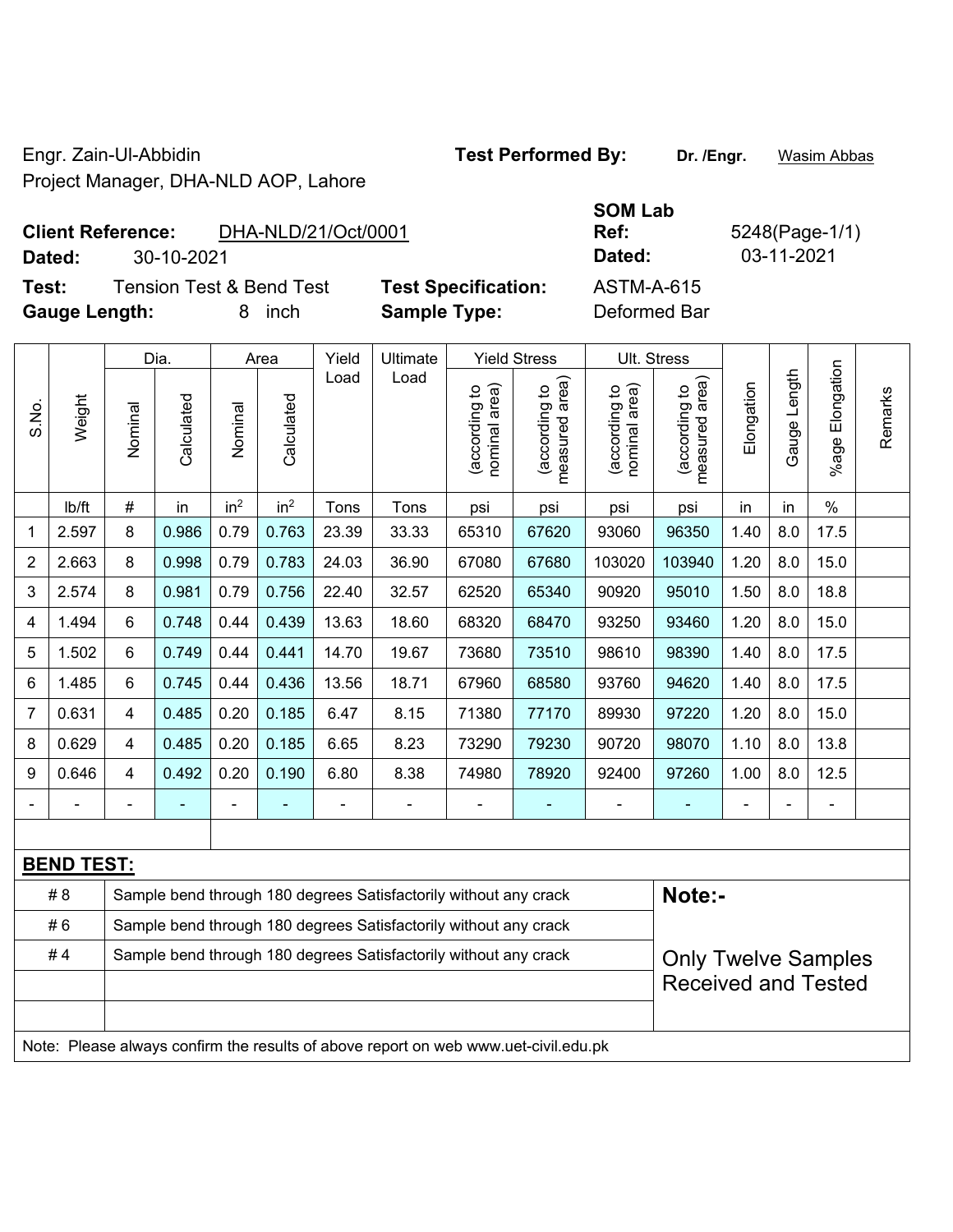Wajid Mehmood **Test Performed By:** Dr. /Engr. **Wasim Abbas** 

Steel)

 $\overline{\mathbf{r}}$ 

٦Ì,

Resident Engineer, CM Div., Nespak (Pvt.) Ltd. Lahore

|        | 4047/13/WM/09-I/92<br><b>Client Reference:</b> |                            | <b>SOM Lab</b><br>Ref:          | 5249(Page-1, |
|--------|------------------------------------------------|----------------------------|---------------------------------|--------------|
| Dated: | 03-11-2021                                     |                            | Dated:                          | 03-11-2021   |
| Test:  | Tension Test & Bend Test                       | <b>Test Specification:</b> | ASTM-A-615<br>Deformed Rar (Zia |              |

**SOM Lab Ref:** 5249(Page-1/1) Deformed Bar (Zia

**Gauge Length:** 8 inch **Sample Type:** 

Т

| Load<br>Load<br>measured area)<br>area)<br>Elongation<br>nominal area)<br>(according to<br>(according to<br>nominal area)<br>(according to<br>(according to<br>Remarks<br>Calculated<br>Calculated<br>Weight<br>S.No.<br>Nominal<br>Nominal<br>measured<br>in <sup>2</sup><br>in <sup>2</sup><br>$\#$<br>$\%$<br>Ib/ft<br>in<br>Tons<br>Tons<br>psi<br>psi<br>in<br>in<br>psi<br>psi<br>132<br>1.30<br>16.3<br>6<br>0.744<br>0.44<br>0.435<br>12.18<br>61760<br>94880<br>8.0<br>1.480<br>18.93<br>61060<br>95980<br>1<br>Heat<br>133<br>1.504<br>6<br>0.750<br>0.44<br>0.442<br>12.08<br>19.27<br>60550<br>60280<br>96570<br>96130<br>1.50<br>8.0<br>18.8<br>2<br>Heat<br>134<br>0.749<br>0.44<br>0.441<br>12.44<br>19.34<br>62200<br>96930<br>8.0<br>17.5<br>3<br>1.500<br>6<br>62340<br>96710<br>1.40<br>Heat<br>÷,<br>÷<br>ä,<br>$\blacksquare$<br>$\blacksquare$<br>÷<br>Ē,<br>$\blacksquare$<br>÷<br>۰<br>ä,<br>ä,<br>$\qquad \qquad \blacksquare$<br>$\blacksquare$<br>$\blacksquare$<br>÷<br>÷<br>$\blacksquare$<br>$\blacksquare$<br>$\blacksquare$<br>$\blacksquare$<br>$\overline{a}$<br>$\overline{\phantom{0}}$<br>ä,<br>$\qquad \qquad \blacksquare$<br>$\blacksquare$<br>$\blacksquare$<br>÷<br>÷<br>$\blacksquare$<br>$\blacksquare$<br>$\overline{\phantom{a}}$<br>$\blacksquare$<br>$\blacksquare$<br>$\blacksquare$<br>$\blacksquare$<br>$\blacksquare$<br>÷<br>Ē,<br>÷<br>-<br>$\blacksquare$<br>Ē,<br>$\overline{\phantom{0}}$<br>۰<br>$\blacksquare$<br>$\blacksquare$<br>$\blacksquare$<br>-<br>$\blacksquare$<br>÷<br>$\blacksquare$<br>$\overline{\phantom{0}}$<br>$\overline{a}$<br>٠<br>$\overline{\phantom{a}}$<br>$\blacksquare$<br>$\overline{a}$<br><b>BEND TEST:</b><br>Note:-<br>#6<br>Sample bend through 180 degrees Satisfactorily without any crack<br>#6<br>Sample bend through 180 degrees Satisfactorily without any crack<br>#6<br>Sample bend through 180 degrees Satisfactorily without any crack<br><b>Only Six Samples</b><br><b>Received and Tested</b><br>Note: Please always confirm the results of above report on web www.uet-civil.edu.pk |  |  | Dia. |  | Area | Yield | Ultimate |  | <b>Yield Stress</b> | Ult. Stress |  |  |              |                 |  |
|---------------------------------------------------------------------------------------------------------------------------------------------------------------------------------------------------------------------------------------------------------------------------------------------------------------------------------------------------------------------------------------------------------------------------------------------------------------------------------------------------------------------------------------------------------------------------------------------------------------------------------------------------------------------------------------------------------------------------------------------------------------------------------------------------------------------------------------------------------------------------------------------------------------------------------------------------------------------------------------------------------------------------------------------------------------------------------------------------------------------------------------------------------------------------------------------------------------------------------------------------------------------------------------------------------------------------------------------------------------------------------------------------------------------------------------------------------------------------------------------------------------------------------------------------------------------------------------------------------------------------------------------------------------------------------------------------------------------------------------------------------------------------------------------------------------------------------------------------------------------------------------------------------------------------------------------------------------------------------------------------------------------------------------------------------------------------------------------|--|--|------|--|------|-------|----------|--|---------------------|-------------|--|--|--------------|-----------------|--|
|                                                                                                                                                                                                                                                                                                                                                                                                                                                                                                                                                                                                                                                                                                                                                                                                                                                                                                                                                                                                                                                                                                                                                                                                                                                                                                                                                                                                                                                                                                                                                                                                                                                                                                                                                                                                                                                                                                                                                                                                                                                                                             |  |  |      |  |      |       |          |  |                     |             |  |  | Gauge Length | %age Elongation |  |
|                                                                                                                                                                                                                                                                                                                                                                                                                                                                                                                                                                                                                                                                                                                                                                                                                                                                                                                                                                                                                                                                                                                                                                                                                                                                                                                                                                                                                                                                                                                                                                                                                                                                                                                                                                                                                                                                                                                                                                                                                                                                                             |  |  |      |  |      |       |          |  |                     |             |  |  |              |                 |  |
|                                                                                                                                                                                                                                                                                                                                                                                                                                                                                                                                                                                                                                                                                                                                                                                                                                                                                                                                                                                                                                                                                                                                                                                                                                                                                                                                                                                                                                                                                                                                                                                                                                                                                                                                                                                                                                                                                                                                                                                                                                                                                             |  |  |      |  |      |       |          |  |                     |             |  |  |              |                 |  |
|                                                                                                                                                                                                                                                                                                                                                                                                                                                                                                                                                                                                                                                                                                                                                                                                                                                                                                                                                                                                                                                                                                                                                                                                                                                                                                                                                                                                                                                                                                                                                                                                                                                                                                                                                                                                                                                                                                                                                                                                                                                                                             |  |  |      |  |      |       |          |  |                     |             |  |  |              |                 |  |
|                                                                                                                                                                                                                                                                                                                                                                                                                                                                                                                                                                                                                                                                                                                                                                                                                                                                                                                                                                                                                                                                                                                                                                                                                                                                                                                                                                                                                                                                                                                                                                                                                                                                                                                                                                                                                                                                                                                                                                                                                                                                                             |  |  |      |  |      |       |          |  |                     |             |  |  |              |                 |  |
|                                                                                                                                                                                                                                                                                                                                                                                                                                                                                                                                                                                                                                                                                                                                                                                                                                                                                                                                                                                                                                                                                                                                                                                                                                                                                                                                                                                                                                                                                                                                                                                                                                                                                                                                                                                                                                                                                                                                                                                                                                                                                             |  |  |      |  |      |       |          |  |                     |             |  |  |              |                 |  |
|                                                                                                                                                                                                                                                                                                                                                                                                                                                                                                                                                                                                                                                                                                                                                                                                                                                                                                                                                                                                                                                                                                                                                                                                                                                                                                                                                                                                                                                                                                                                                                                                                                                                                                                                                                                                                                                                                                                                                                                                                                                                                             |  |  |      |  |      |       |          |  |                     |             |  |  |              |                 |  |
|                                                                                                                                                                                                                                                                                                                                                                                                                                                                                                                                                                                                                                                                                                                                                                                                                                                                                                                                                                                                                                                                                                                                                                                                                                                                                                                                                                                                                                                                                                                                                                                                                                                                                                                                                                                                                                                                                                                                                                                                                                                                                             |  |  |      |  |      |       |          |  |                     |             |  |  |              |                 |  |
|                                                                                                                                                                                                                                                                                                                                                                                                                                                                                                                                                                                                                                                                                                                                                                                                                                                                                                                                                                                                                                                                                                                                                                                                                                                                                                                                                                                                                                                                                                                                                                                                                                                                                                                                                                                                                                                                                                                                                                                                                                                                                             |  |  |      |  |      |       |          |  |                     |             |  |  |              |                 |  |
|                                                                                                                                                                                                                                                                                                                                                                                                                                                                                                                                                                                                                                                                                                                                                                                                                                                                                                                                                                                                                                                                                                                                                                                                                                                                                                                                                                                                                                                                                                                                                                                                                                                                                                                                                                                                                                                                                                                                                                                                                                                                                             |  |  |      |  |      |       |          |  |                     |             |  |  |              |                 |  |
|                                                                                                                                                                                                                                                                                                                                                                                                                                                                                                                                                                                                                                                                                                                                                                                                                                                                                                                                                                                                                                                                                                                                                                                                                                                                                                                                                                                                                                                                                                                                                                                                                                                                                                                                                                                                                                                                                                                                                                                                                                                                                             |  |  |      |  |      |       |          |  |                     |             |  |  |              |                 |  |
|                                                                                                                                                                                                                                                                                                                                                                                                                                                                                                                                                                                                                                                                                                                                                                                                                                                                                                                                                                                                                                                                                                                                                                                                                                                                                                                                                                                                                                                                                                                                                                                                                                                                                                                                                                                                                                                                                                                                                                                                                                                                                             |  |  |      |  |      |       |          |  |                     |             |  |  |              |                 |  |
|                                                                                                                                                                                                                                                                                                                                                                                                                                                                                                                                                                                                                                                                                                                                                                                                                                                                                                                                                                                                                                                                                                                                                                                                                                                                                                                                                                                                                                                                                                                                                                                                                                                                                                                                                                                                                                                                                                                                                                                                                                                                                             |  |  |      |  |      |       |          |  |                     |             |  |  |              |                 |  |
|                                                                                                                                                                                                                                                                                                                                                                                                                                                                                                                                                                                                                                                                                                                                                                                                                                                                                                                                                                                                                                                                                                                                                                                                                                                                                                                                                                                                                                                                                                                                                                                                                                                                                                                                                                                                                                                                                                                                                                                                                                                                                             |  |  |      |  |      |       |          |  |                     |             |  |  |              |                 |  |
|                                                                                                                                                                                                                                                                                                                                                                                                                                                                                                                                                                                                                                                                                                                                                                                                                                                                                                                                                                                                                                                                                                                                                                                                                                                                                                                                                                                                                                                                                                                                                                                                                                                                                                                                                                                                                                                                                                                                                                                                                                                                                             |  |  |      |  |      |       |          |  |                     |             |  |  |              |                 |  |
|                                                                                                                                                                                                                                                                                                                                                                                                                                                                                                                                                                                                                                                                                                                                                                                                                                                                                                                                                                                                                                                                                                                                                                                                                                                                                                                                                                                                                                                                                                                                                                                                                                                                                                                                                                                                                                                                                                                                                                                                                                                                                             |  |  |      |  |      |       |          |  |                     |             |  |  |              |                 |  |
|                                                                                                                                                                                                                                                                                                                                                                                                                                                                                                                                                                                                                                                                                                                                                                                                                                                                                                                                                                                                                                                                                                                                                                                                                                                                                                                                                                                                                                                                                                                                                                                                                                                                                                                                                                                                                                                                                                                                                                                                                                                                                             |  |  |      |  |      |       |          |  |                     |             |  |  |              |                 |  |
|                                                                                                                                                                                                                                                                                                                                                                                                                                                                                                                                                                                                                                                                                                                                                                                                                                                                                                                                                                                                                                                                                                                                                                                                                                                                                                                                                                                                                                                                                                                                                                                                                                                                                                                                                                                                                                                                                                                                                                                                                                                                                             |  |  |      |  |      |       |          |  |                     |             |  |  |              |                 |  |
|                                                                                                                                                                                                                                                                                                                                                                                                                                                                                                                                                                                                                                                                                                                                                                                                                                                                                                                                                                                                                                                                                                                                                                                                                                                                                                                                                                                                                                                                                                                                                                                                                                                                                                                                                                                                                                                                                                                                                                                                                                                                                             |  |  |      |  |      |       |          |  |                     |             |  |  |              |                 |  |
|                                                                                                                                                                                                                                                                                                                                                                                                                                                                                                                                                                                                                                                                                                                                                                                                                                                                                                                                                                                                                                                                                                                                                                                                                                                                                                                                                                                                                                                                                                                                                                                                                                                                                                                                                                                                                                                                                                                                                                                                                                                                                             |  |  |      |  |      |       |          |  |                     |             |  |  |              |                 |  |